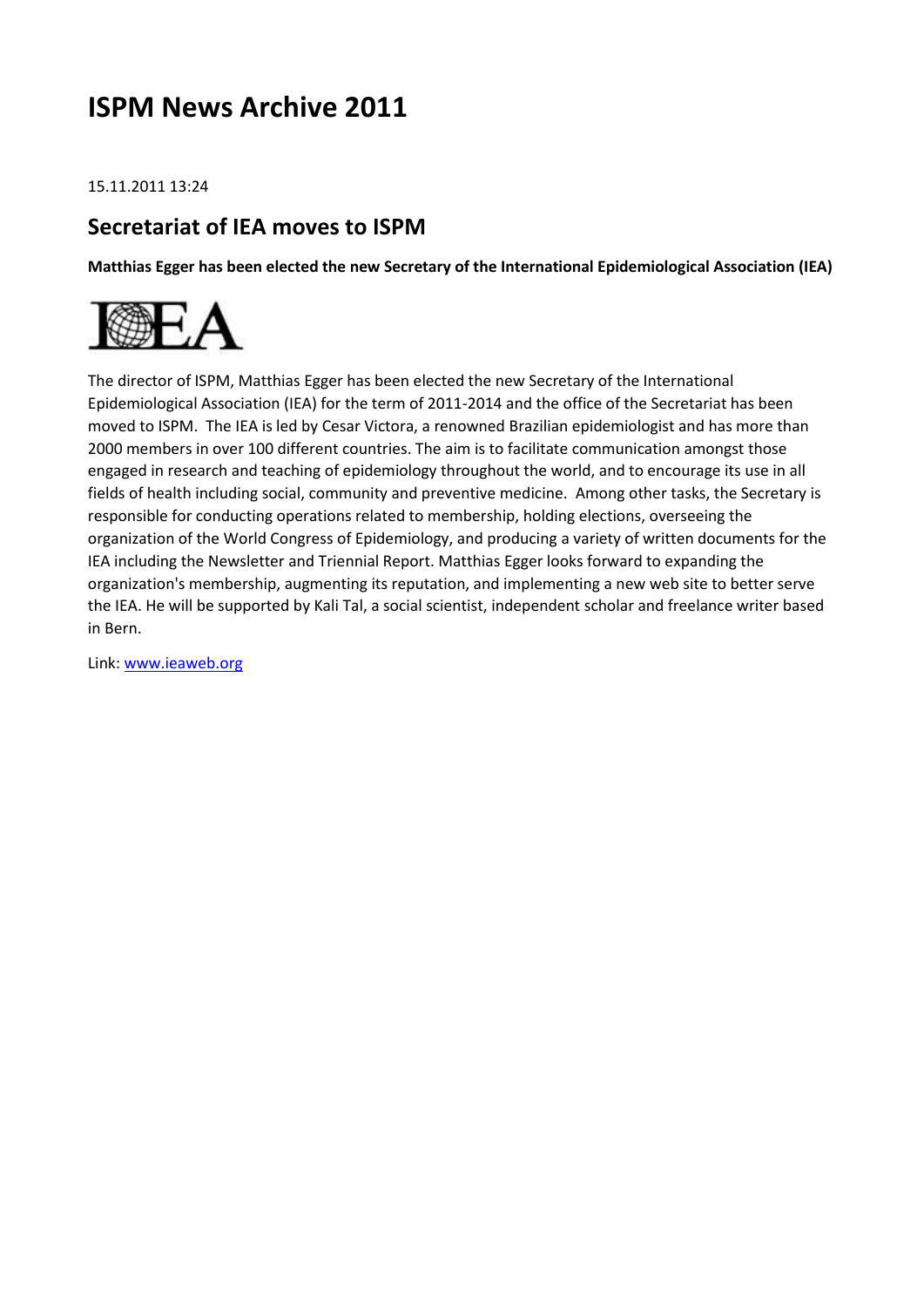# **Trial on the long-term safety and effectiveness of novel drug-eluting stents published**

**Paper by ISPM and CTU Bern on the safety and effectiveness of a novel drug-eluting stent published today in The Lancet.**



The 4 year results of LEADERS were published today in The Lancet, simultaneously with a talk given at TCT 2011 in San Francisco. The article by Bindu Kalesan, Giulio Stefanini, Dik Heg, Stephan Windecker, Peter Jüni and colleagues from 10 European sites, describes a randomised controlled multi-centric non-inferiority trial in 1700 patients with chronic stable coronary artery disease or acute coronary syndromes comparing a novel drug-eluting stent using a biodegradable polymer with one of the most effective drug-eluting stents to date, which uses a non-degradable polymer.

Use of drug-eluting stents with controlled release of anti-proliferative drugs from durable polymer surface coatings reduce the risk of restenosis compared with use of bare metal stents. However, early generation, durable polymer drug-eluting stents were associated with an increased risk of very late stent thrombosis that occur one year or later after stent implantation. The persistence of polymer material on the stent surface after completion of drug release was suggested as a potential trigger for a chronic inflammatory response that leads to very late stent thrombosis. The biodegradable polymer of the novel stent completely disintegrates into water and carbon dioxide after 6 to 9 months, once the drug is released. This should in turn reduce the risk of very late stent thrombosis.

The 4 year follow-up of LEADERS indicates that the novel stent with a biodegradable polymer is not only non-inferior, but appears to improve long-term clinical outcomes compared with the conventional drugeluting stent with a non-degradable polymer. During the first year, clinical outcomes were comparable. After one year, however, the risk of very late stent thrombosis in patients who had received the novel stent was reduced by 80%.

[Link to publication](http://www.lancet.com/journals/laninf/article/PIIS0140-6736%2811%2961672-3/fulltext)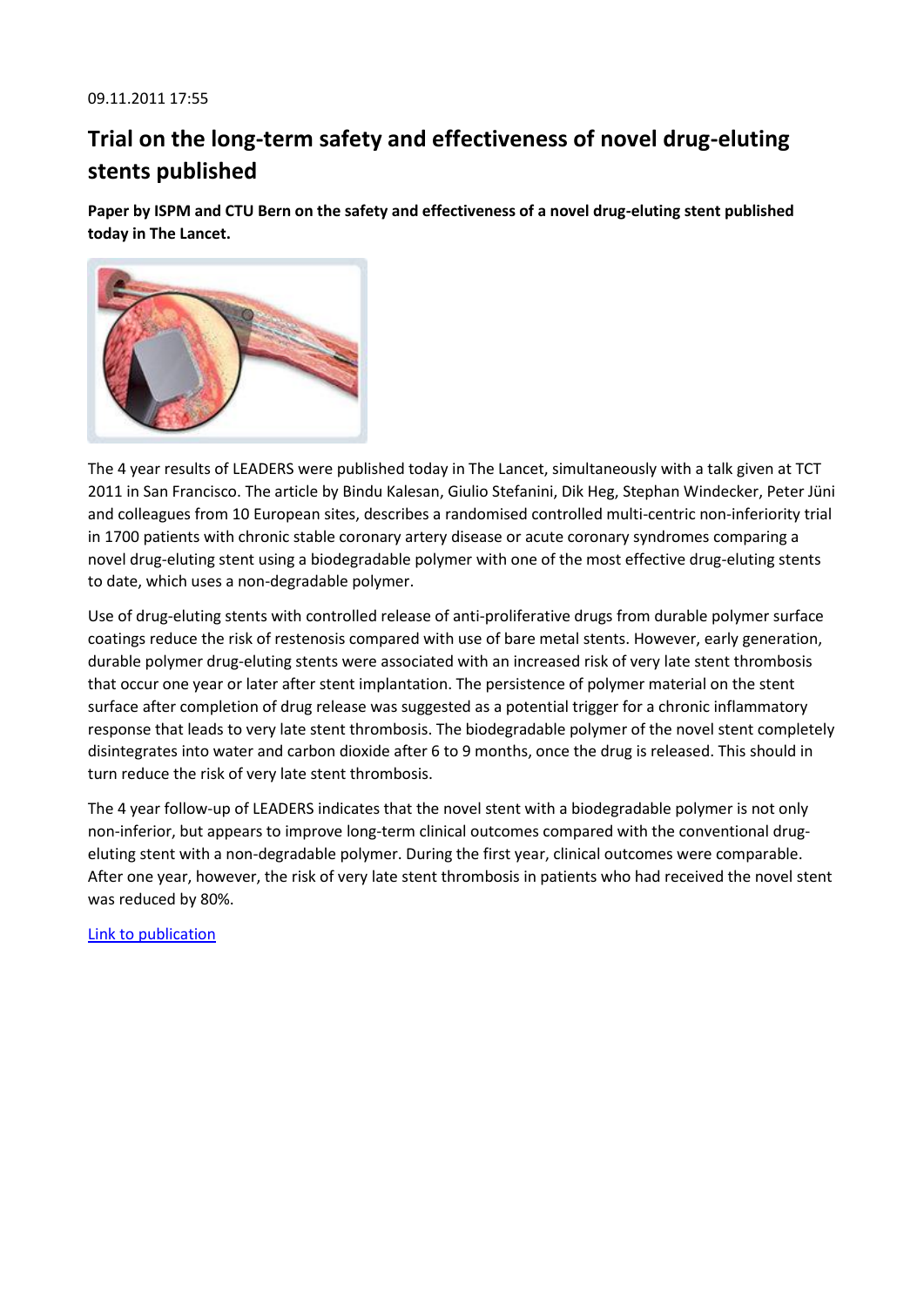## **Swiss Epidemiology Winter School: only few places left**

**The three courses of the Winter School 2012 are almost fully booked.**



The concept of the winter school resembles that of the well-known epidemiology summer schools but takes place during the week following the International Lauberhorn ski race in January, when Wengen is calm, with few people on the slopes. Students stay on site and work hard in the morning. They then have an extended break to review course materials, catch up on emails or (more likely) to go skiing. We reconvene at 5 pm for computer sessions, group work or lectures. The winter school is supported by the Swiss School of Public Health.

Three courses are on offer:

- **Advanced survival analysis for cohort studies**  (Co-ordinator: **Prof. Jonathan Sterne**, University of Bristol, January 15-20)
- **Indirect comparisons and network meta-analysis: Evidence synthesis with multiple treatments**  (Co-ordinator: **Dr. Julian Higgins**, University of Cambridge, January 16-19)
- **Writing a journal article – and getting it published**  (Co-ordinator: **Prof. Nicola Low**, University of Bern, January 18-20)

See flyers and website for further information or go directly to registration to book your place: Course **[Registration](http://www.epi-winterschool.org/index.php?id=3175)** 

- [Website Swiss Epidemiology Winter School](http://www.epi-winterschool.org/)
- [Flyer survival analysis](http://www.ispm.ch/fileadmin/doc_download/News/News_1107_Advanced_survival_analysis_for_cohort_studies_-_STERNE1.pdf)
- [Flyer network meta-analysis](http://www.ispm.ch/fileadmin/doc_download/News/News_1107_Indirect_comparisons_and_network_meta-analysis_-_HIGGINS1.pdf)
- [Flyer journal article](http://www.ispm.ch/fileadmin/doc_download/News/News_1107_Writing_a_journal_article_and_getting_it_published_-_LOW1.pdf)
- [Website Swiss School of Public Health](http://www.ssphplus.ch/)

Picture credit: [www.mywengen.ch](http://www.mywengen.ch/)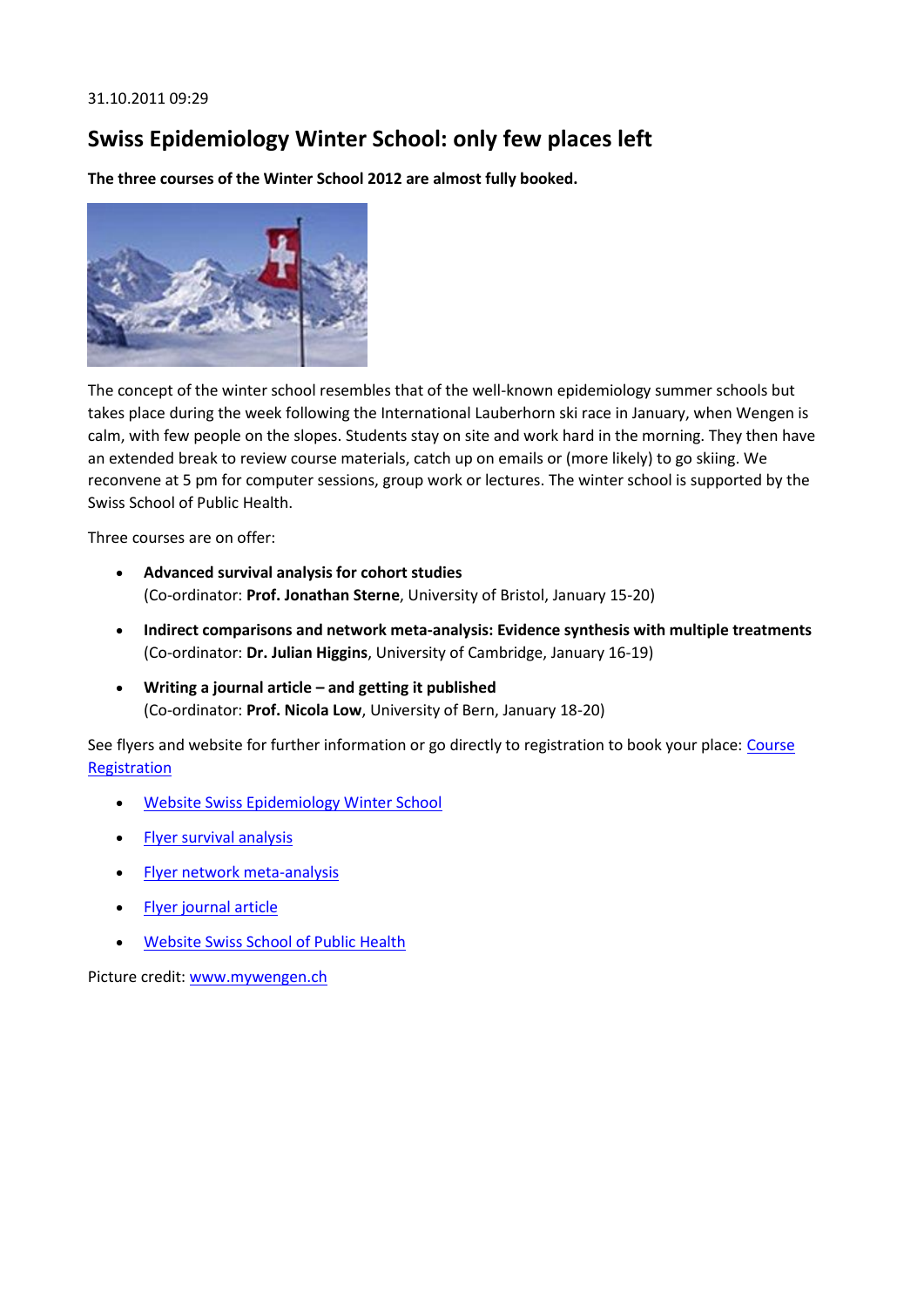# **New guidelines for reporting epidemiological studies that involve molecular markers**

**New recommendations which provide a checklist for the accurate and ethical reporting of studies involving molecular markers have been proposed by a group of international researchers, including researchers from ISPM.**



The new recommendations are an extension of the STROBE guidelines for the reporting of the STrengthening the Reporting of OBservational studies in Epidemiology (STROBE). The Molecular Epidemiology recommendations (STROBE-ME) were recently published in seven journals: *PLoS Medicine, European Journal of Clinical Investigation, Journal of Clinical Epidemiology, Preventive Medicine, Mutagenesis, Journal of Epidemiology* and *Community Health, European Journal of Epidemiology*. They will also be published on the STROBE website where a forum for discussion will be available.

The researchers hope that STROBE-ME will help to uphold researchers' ethical duties and responsibilities, such as accurately, completely, and transparently reporting findings in sufficient detail to allow the scientific community to assess their strengths and weaknesses, make fair comparisons, and clearly interpret the findings.

Links:

- STROBE website
- [Article in Plos Medicine](http://www.plosmedicine.org/article/info%3Adoi%2F10.1371%2Fjournal.pmed.1001117#s7)

Picture credit: ACS Biomarkers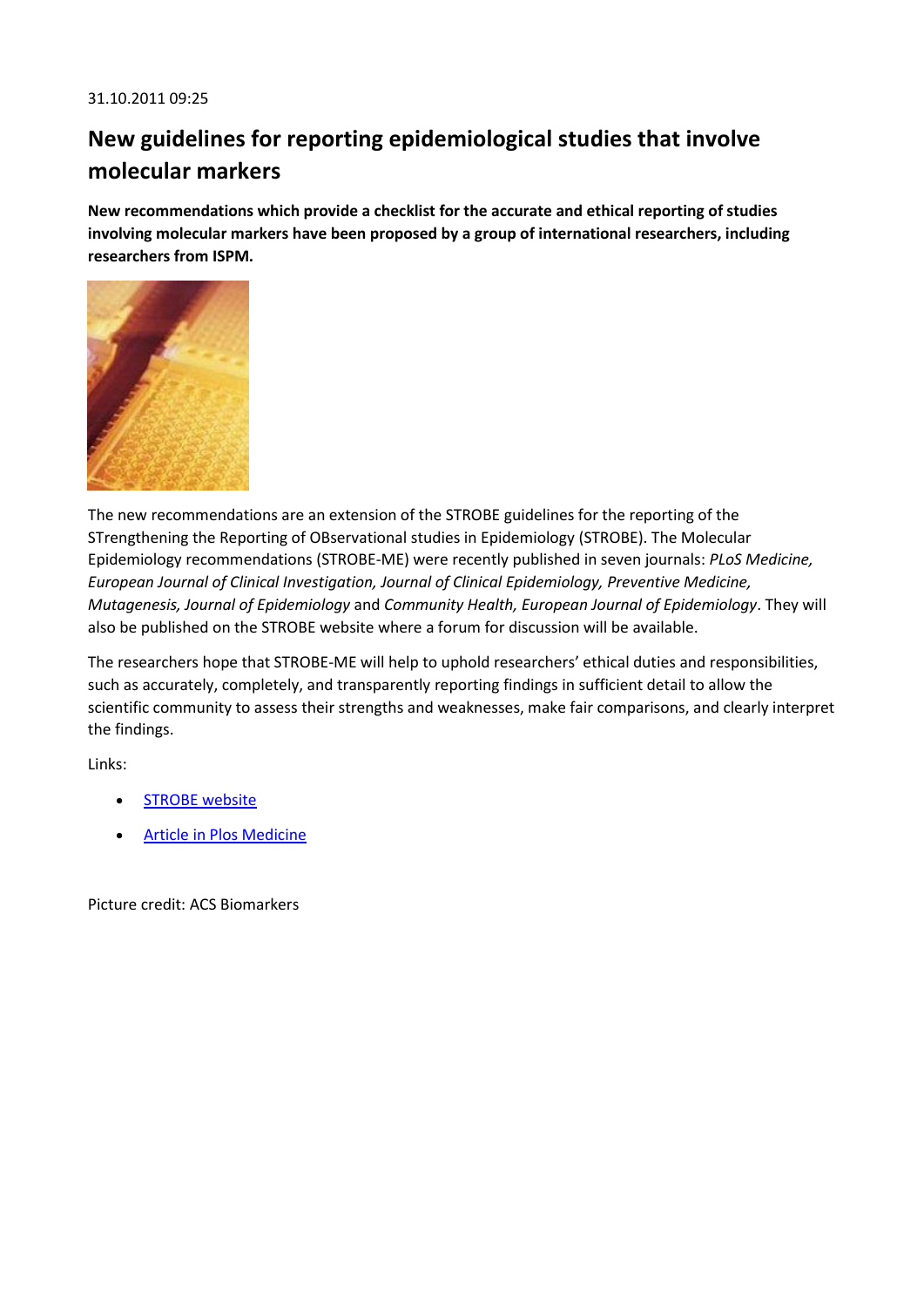### **Robert Wenner Prize awarded to ISPM researcher**

**Julia Bohlius was awarded the Robert Wenner Prize 2012 for her ground breaking work on the place of erythropoiesis stimulating agents in cancer.**



The Robert Wenner Prize of 100'000 CHF is awarded by the Swiss Cancer League to young researchers in recognition of their outstanding achievements. The prize was established by gynecologist Robert Wenner (1909–1979), an influential figure in the cancer league movement in Switzerland.

Julia Bohlius heads the cancer research group at ISPM. Her research interests are at the interface of oncology, epidemiology and public health. She received the prize for her ground breaking work on the effect of erythropoiesis stimulating agents (for example erythropoietin or EPO) in cancer patients. These agents increase hemoglobin levels in anemic tumour patients, however, as Bohlius conclusively demonstrated in a large individual-patient data meta-analysis published in the The Lancet in 2009, they also increase mortality. "My ambition is to do research that is directly relevant to patients' lives and public health", Bohlius said. In his laudation at the award ceremony, Matthias Egger, the director of ISPM, described Dr Bohlius as "bloody sharp, with lots of empathy and stamina".

Links:

- uniaktuell/robert wenner preis
- [Krebsliga.ch/medienmitteilung](http://rebsliga.ch/de/uber_uns/medienschaffende2/medienmitteilungen_2011_2010.cfm?uNewsID=367)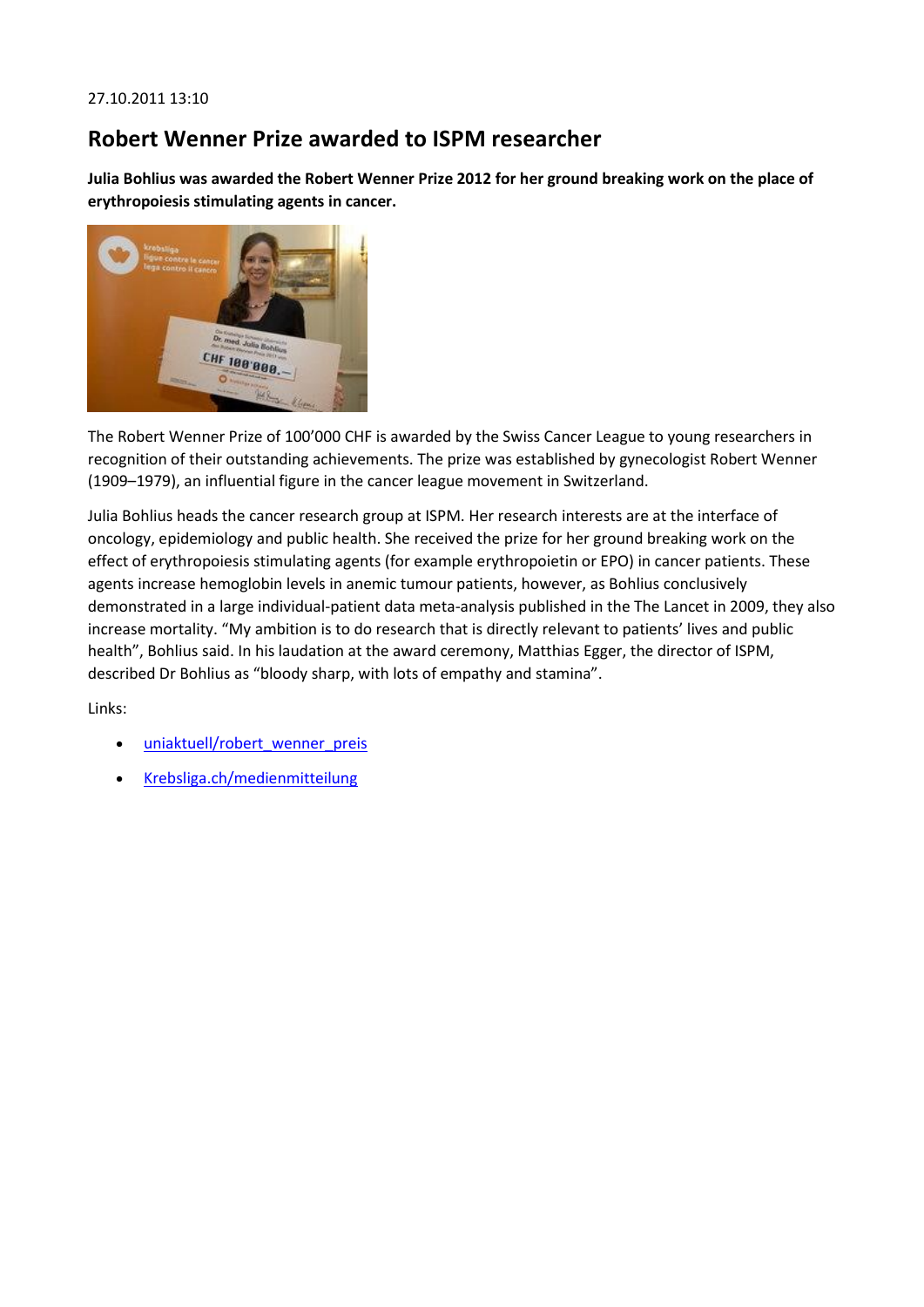### **New Associate Professor of Paediatric Epidemiology**

**On 1st September, 2011, Claudia Kuehni was promoted to Associate Professor of Paediatric Epidemiology by the Medical Faculty of the University of Bern.**



Claudia Kuehni studied medicine at the University of Bern and Zurich and completed an MSc in Epidemiology at the London School of Hygiene and Tropical Medicine (1998). She worked as registrar in Delémont, Biel, St. Gallen and Bern and became a board-certified pediatrician in 1998. Between 1997 and 1998 she was an Honorary Clinical Research Fellow at the Dept. of Child Health, University of Leicester, UK. and has been an Honorary Visiting Fellow since 1999. From 2001 to 2002 she was a senior lecturer at ISPM Basel. Since 2002 she has held the same position at ISPM Bern. In 2008 she received the Venia docendi (Habilitation) and in 2009 she was appointed Head of Division of International and Environmental Health at ISPM Bern.

Her research focus is in pediatric pulmonary disorders and childhood cancer. She is leading the [Leicestershire cohort studies](http://www.leicestercohorts.org/) together with Prof. Mike Silverman, with a focus on childhood asthma and wheezing disorders. She also heads the Swis[s Childhood Cancer Registry,](http://www.childhoodcancerregistry.ch/) with a focus on long-term outcomes of children with cancer.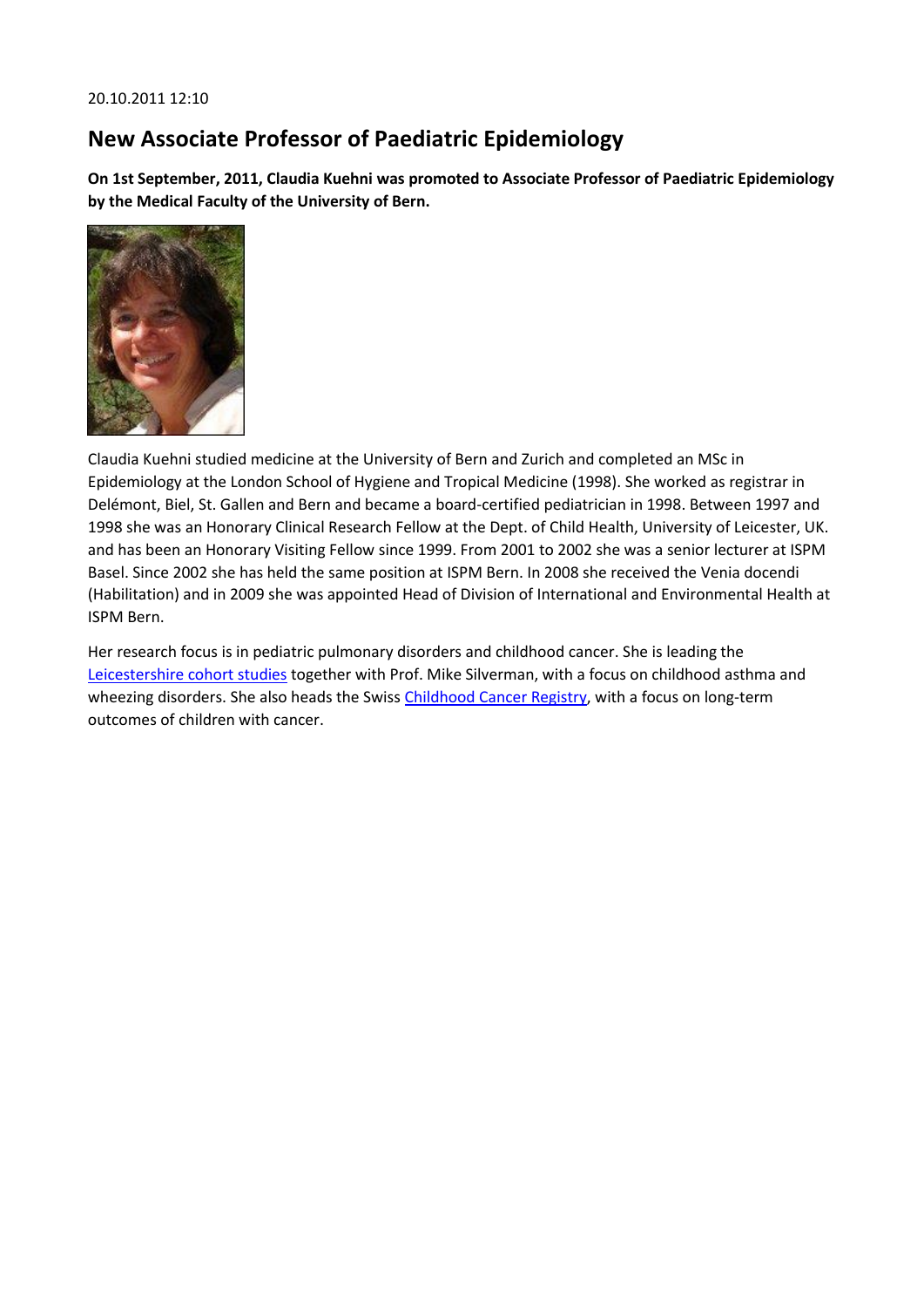# **Threats to patient safety in the primary care office - First data from Switzerland**

**David Schwappach from the ISPM Bern and the Swiss Patient Safety Foundation conducted a study among Swiss primary care offices to assess safety threats in the medical office. This study is the first to report safety data for outpatient care in Switzerland.**



Research on patient safety and medical errors has traditionally focused on in-patient care. While the majority of patients are treated in an outpatient setting, little is known about the frequency and nature of safety events in primary care. David Schwappach from the ISPM Bern and the Swiss Patient Safety Foundation conducted a study among Swiss primary care offices to assess safety threats in the medical office. This study is the first to report safety data for outpatient care in Switzerland. 603 doctors and medical practice assistants working in primary care participated in the study and responded to a standardized survey. They reported about the frequency of and harm associated with specific safety events ('hot-spots', such as diagnostic errors, drug interactions, etc.). Responders were also asked to name and rank three threats to patients safety they personally were most concerned about. Finally, safety climate in the offices was assessed. Quantitative and qualitative data methods are used to analyze results.

Doctors and medical practice assistants recognize diverse threats to patient safety in primary care. Involving both occupational groups in detection and analysis of risks in medical offices is valuable to improve collaboration and safety.

The study was awarded the "Förderpreis Managed Care 2011" by the Forum Managed Care. Results are currently being published. A first overview is presented here[: http://www.saez.ch/pdf\\_d/2011/2011-](http://www.saez.ch/pdf_d/2011/2011-39/2011-39-697.PDF) [39/2011-39-697.PDF.](http://www.saez.ch/pdf_d/2011/2011-39/2011-39-697.PDF)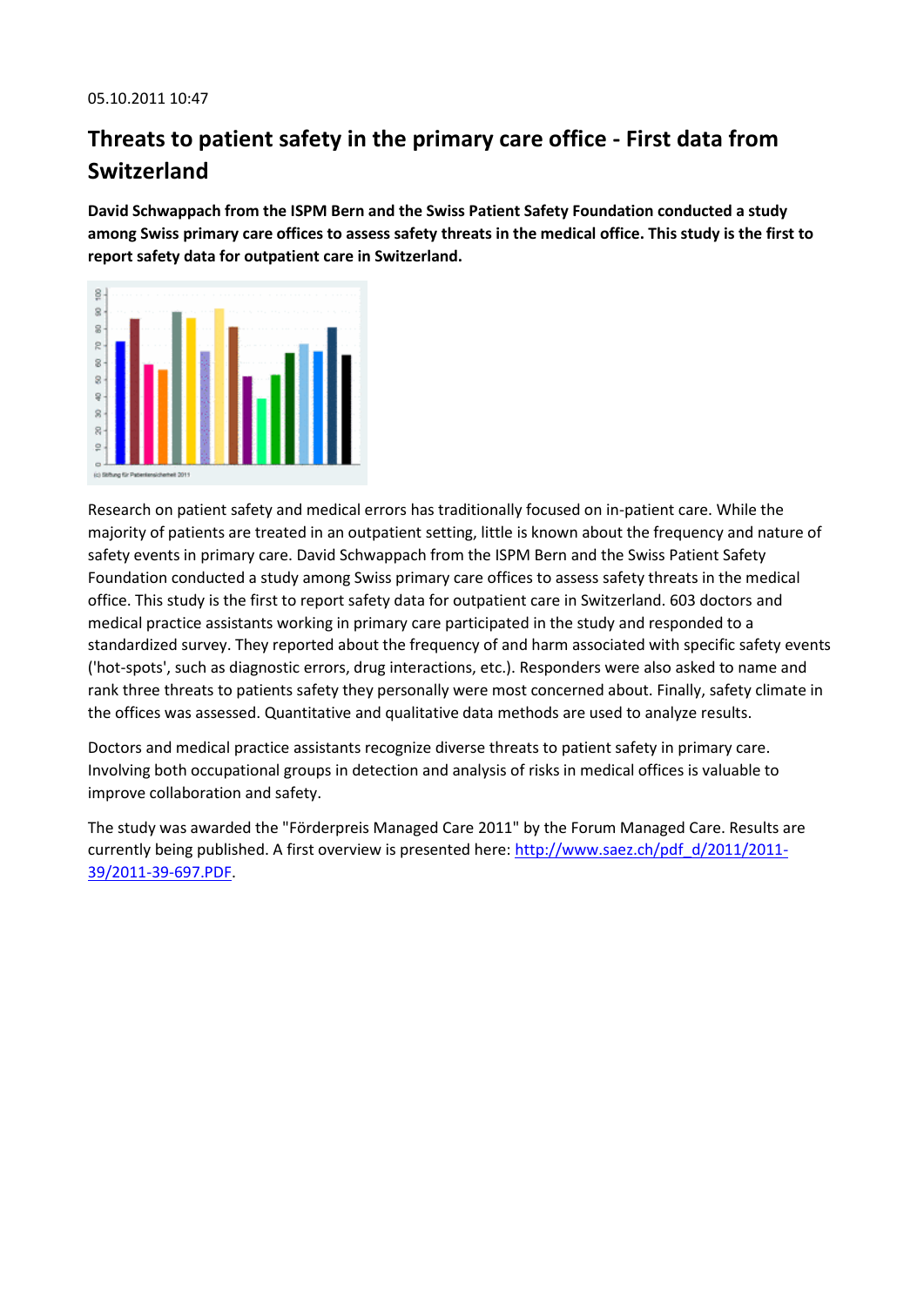### **ISPM to evaluate integrated geriatric care**

**The division of Social and Behavioral Health research will evaluate a large project of integrated geriatric health care in the Canton of Bern.**



The [Evaluation Support Unit \(ESU\),](http://www.ispm.ch/index.php?id=1353) headed by Heinz Bolliger-Salzmann, is responsible for the evaluation of a major project of geriatric health care in the Canton of Bern. Initiated and funded by the Gesundheits- und Fürsorgedirektion (GEF) of the Canton of Bern, the integrated geriatric health care project aims to facilitate the process of geriatric care, for example by preventing interruptions in care or suboptimal interventions. Data will be collected from two cantonal hospitals: in the intervention hospital integrated geriatric care will be implemented whereas the other will serve as the control. The intervention includes teams of different health professionals and informal care givers, which make sure that the patient's needs are properly assessed. Personal coaches will facilitate the management during hospital stays and assist the patients with the organization of care during the first 6 months after discharge. The ISPM will be responsible for the scientific evaluation of this pilot project. Over nearly 2 years data will be collected by care givers and coaches. Additional data will be collected from routine databases, qualitative expert interviews, focusgroups and in-depth interviews with patients and their relatives.

[Photo credit](http://daserste.ndr.de/panorama/archiv/2000/erste7428.html)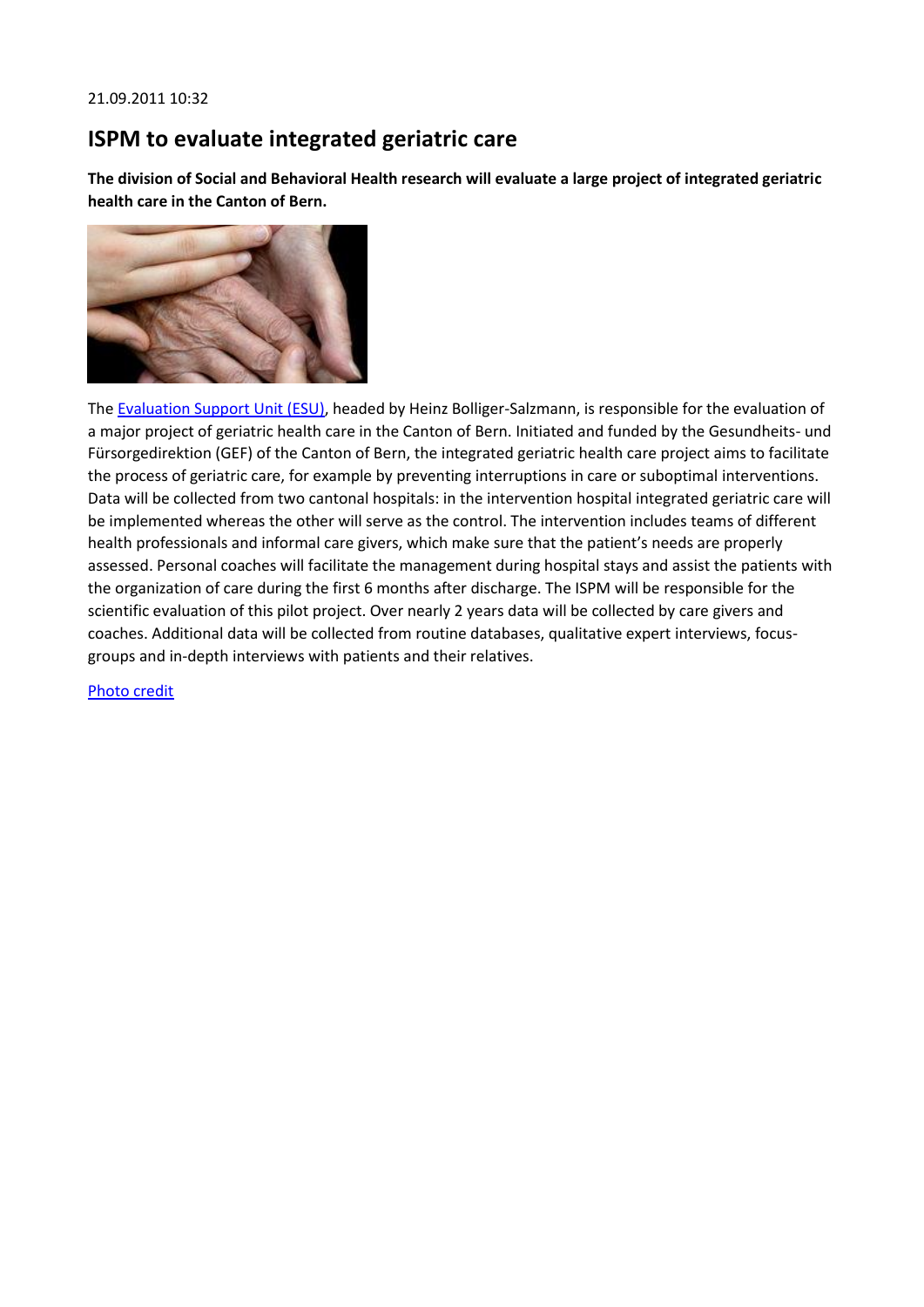#### **Two new SNF Ambizione awards**

**Julia Bohlius (Ambizione-PROSPER) and Christian Althaus (Ambizione) have won Swiss National Science Foundation (SNF) awards to conduct, manage and lead their own independent research projects at ISPM.**



[Dr. Julia Bohlius](http://www.ispm.ch/index.php?id=375&no_cache=1&tx_aumstaffrecord_pi1%5baum_staffrecord%5d=476&tx_aumstaffrecord_pi1%5bbackPid%5d=341) will investigate "AIDS-defining and non AIDS-defining cancers in patients starting ART in Southern Africa: cohort and linkage studies". She will use epidemiological methods to study the incidence and risk, survival and prognostic factors for AIDS-defining and non AIDS-defining cancers in people infected with HIV. The project is based on the International epidemiologic Databases to Evaluate AIDS (IeDEA) initiative. The planned research will contribute to the aims of the World Health Organization (WHO) and other national and international agencies to improve cancer care in low and middle income countries.

[Dr. Christian Althaus](http://www.ispm.ch/index.php?id=375&no_cache=1&tx_aumstaffrecord_pi1%5baum_staffrecord%5d=570&tx_aumstaffrecord_pi1%5bbackPid%5d=341) will investigate "Acute and chronic dynamics of HIV and hepatitis C infections, withinhost evolution and epidemiological outcomes". He will use mathematical models to analyse and interpret clinical data from patients infected with HIV and hepatitis C virus (HCV), in collaboration with researchers from the Swiss HIV Cohort Study, USA and Australia. This project will lead to a better understanding of the impact of the cellular immune response on these chronic viral infections. Ultimately, this research will contribute to efforts to design better vaccine candidates for HIV and HCV.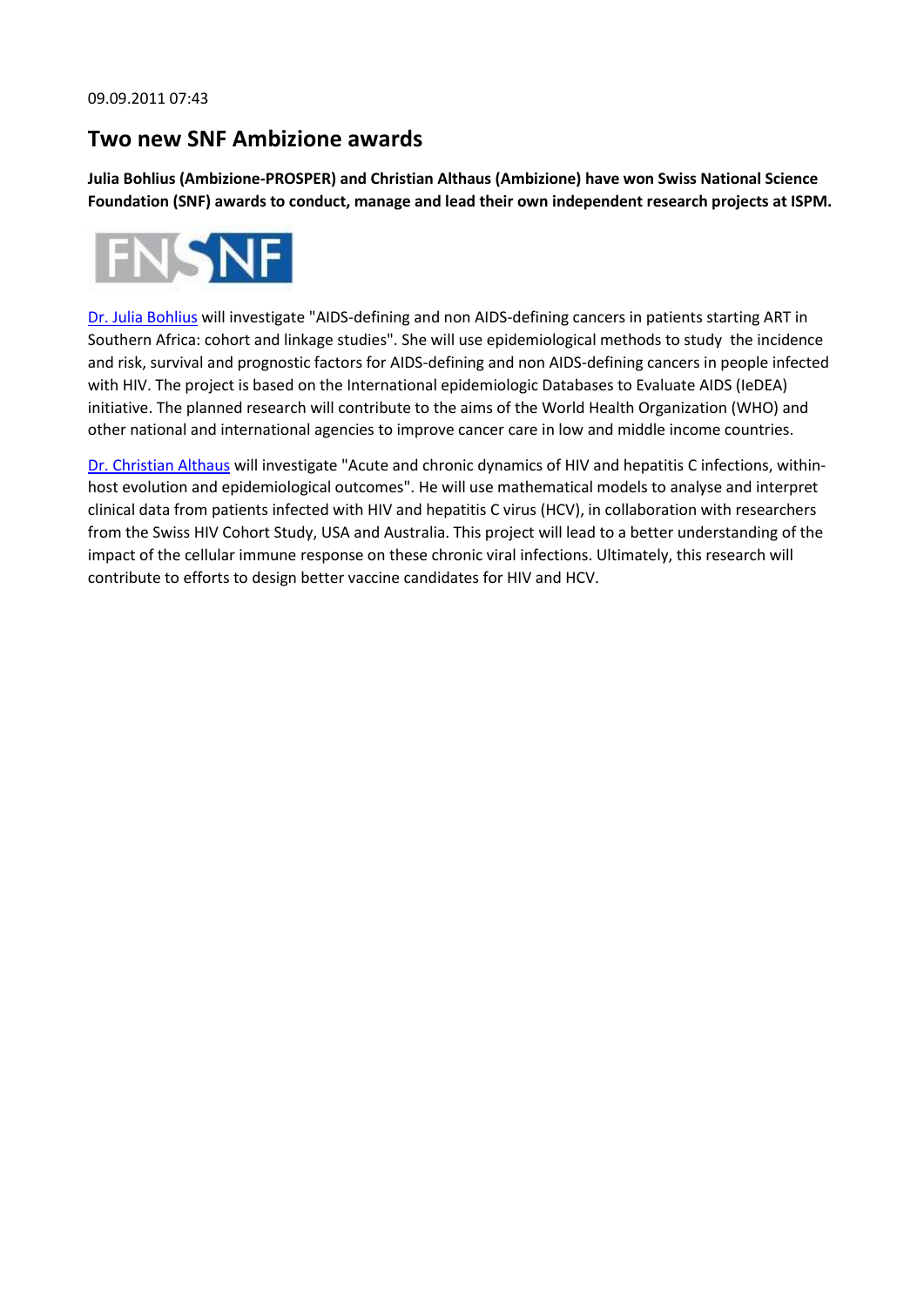## **Sereina Herzog wins SSPH+ Award 2011**

**The Swiss School of Public Healthplus (SSPH+) announced that ISPM PhD student Sereina Herzog is the winner of the SSPH+ Award 2011 for the best published PhD article in public health.**



Sereina Herzog's article on Heterogeneity in vaccination coverage explains the size and occurrence of measles epidemics in German surveillance data was published 2011 in the journal Epidemiology and Infection. The research was done under the supervision of Prof. Leonhard Held at the University of Zurich. Sereina's PhD is part of the Epidemiology and Mathematical Modelling for Infectious disease Control (EPideMMIC) project.

The SSPH+ Award for the best published PhD article in public health is annually assigned to the best published PhD article of students registered with the SSPH+ Program Public Health or with the SSPH+ International Doctoral Courses in Health Economics and Policy.

See abstract and full articl[e here.](http://journals.cambridge.org/action/displayAbstract?fromPage=online&aid=8199083)

See Sereina Herzog's CV [here.](http://www.ssphplus.ch/IMG/pdf/Sereina_Herzog_CVx.pdf)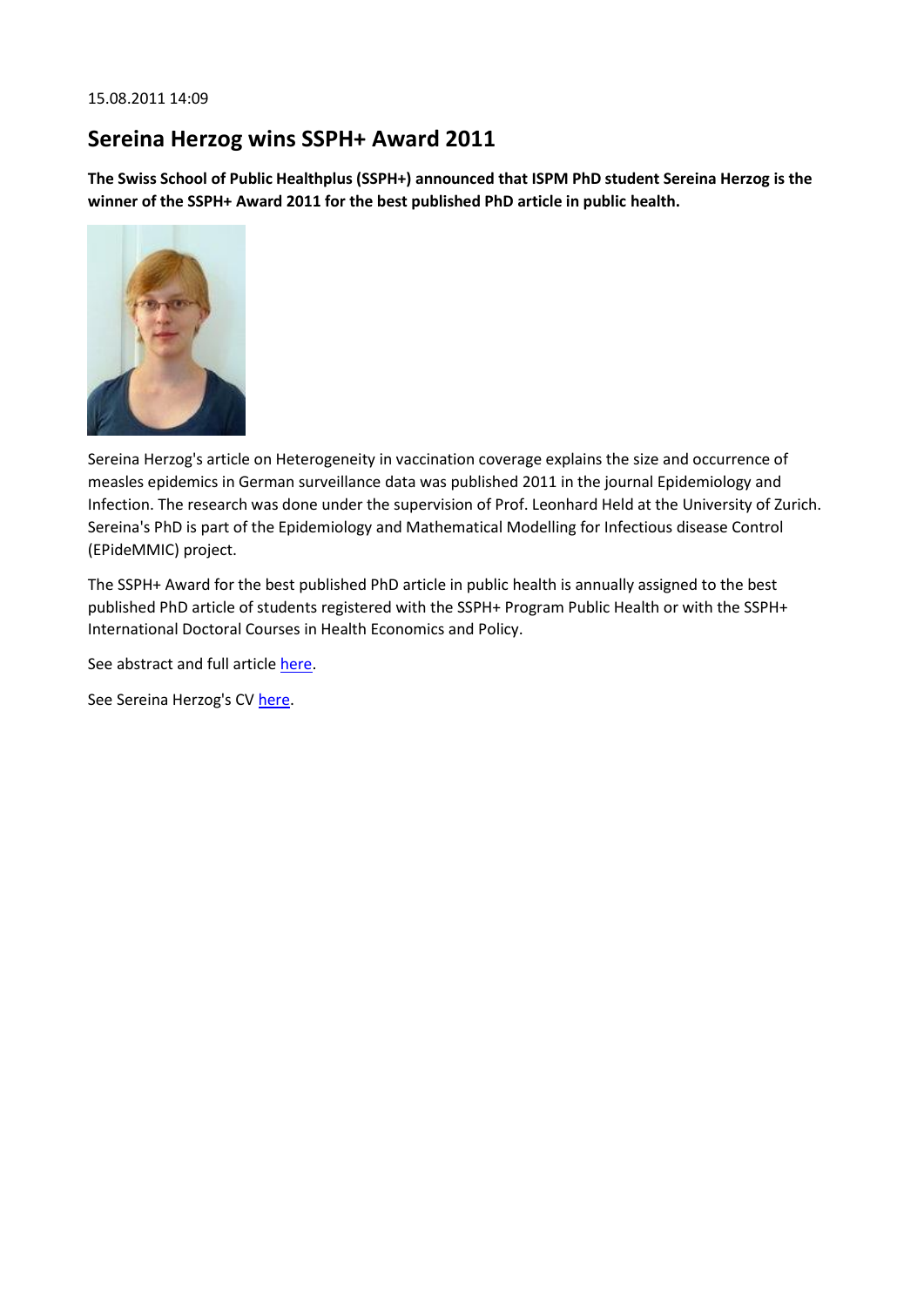#### 27.07.2011 11:23

## **ISPM seminars 2011/2012**

**The 2011/2012 seminar programme, which has been released this week, includes 12 talks by speakers from Switzerland, Canada, the United States, Italy, and France.**



The first seminar will be given by Louise Potvin from University of Montreal on the controversy of randomised trials to evaluate population health interventions. Other speakers include David Cohen on how to distinguish between expensive toys and cost-effective therapies, Pietro Vernazza on the promise of antiretroviral therapy for HIV prevention, Philippe Ravaud on problems of network meta-analyses and David Felson on the frustration with non-surgical treatments in osteoarthritis. The Christmas Seminar in December willl be given by Hansjörg Znoj on "The psychology of the motorbike". The series will be completed in July 2012 by Gordon Guyatt, who originally coined the term "Evidence-Based Medicine" in 1990. Please check out the **[programme](http://www.ispm.ch/fileadmin/doc_download/Seminare/Seminare_2011_2012.pdf)** (PDF, 20KB) and come along.

For more information clic[k here.](http://ispm.ch/?id=2421)

**Photo credit:** [www.nsg-berlin.de](http://www.google.ch/imgres?imgurl=http://www.nsg-berlin.de/bilder/seminare-vortraege.jpg&imgrefurl=http://www.nsg-berlin.de/kundenservice-seminare.html&usg=__sasm_FzuRoZYs8P9OEEIi2d_M68=&h=280&w=280&sz=29&hl=de&start=6&um=1&itbs=1&tbnid=T4fG8GesnZdyTM:&tbnh=114&tbnw=114&prev=/images%3Fq%3Dseminare%26um%3D1%26hl%3Dde%26sa%3DN%26rls%3Dcom.microsoft:de-ch:IE-SearchBox%26rlz%3D1I7ADBF%26tbs%3Disch:1)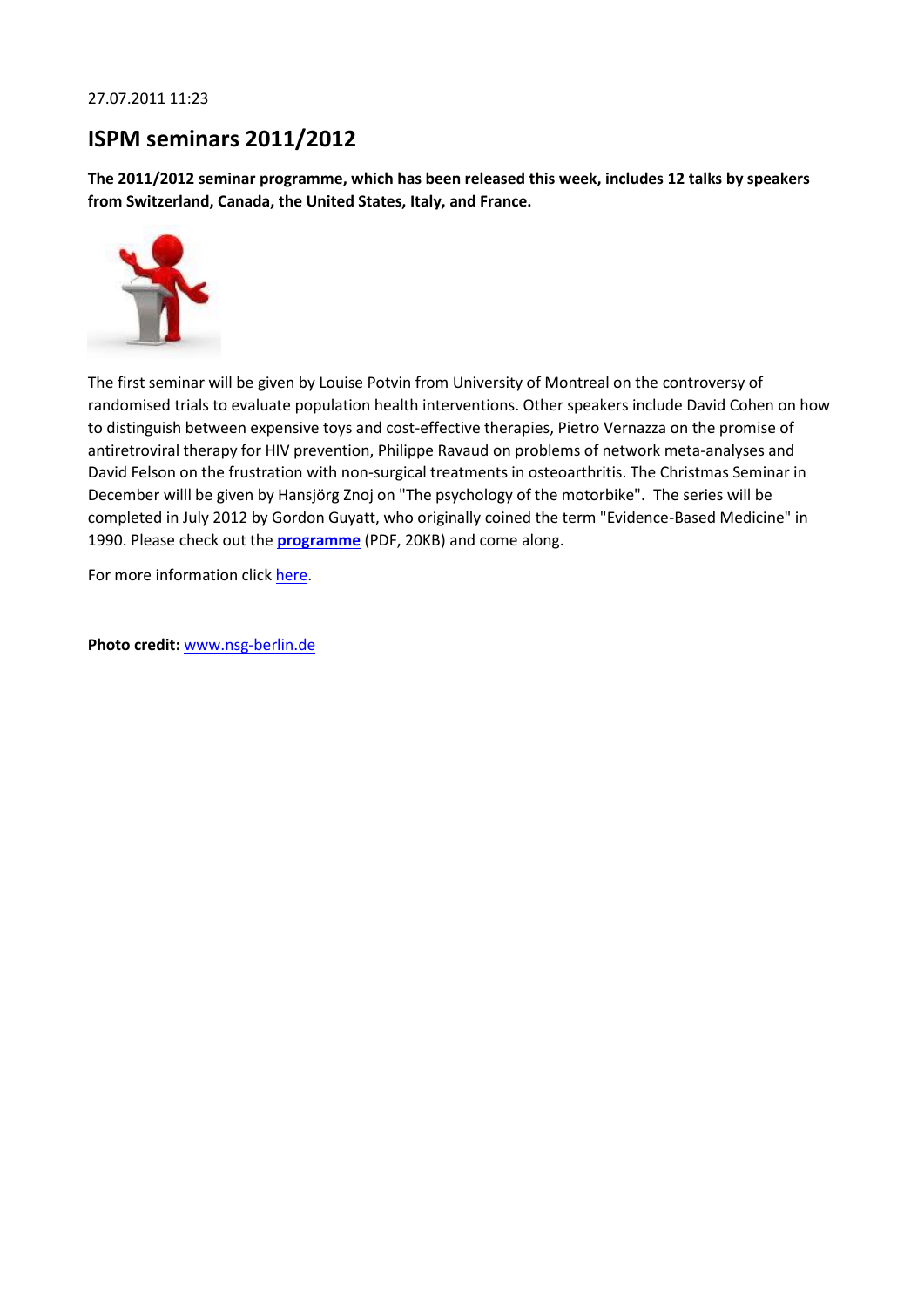#### **Symposium on evolutionary medicine at the annual HBES conference**

**Nicole Bender from the ISPM Bern organized and chaired a symposium on evolutionary medicine at the annual congress of the Human Behavior and Evolution Society in Montpellier, France, 29.06.2011 - 03.07.2011.**



In this symposium, seven talks on challenges and new directions of the upcoming field of evolutionary medicine were presented and discussed with leading experts. A broad range of topics was covered, like reproductive ecology and female health, adaptive constraints of the human lung, parent-of-origin effects on empathy and longevity. The new Center for Evolutionary Medicine of Zürich was presented, as well as new approaches connecting veterinary medicine to human medicine. Please see the links below for a description of the HBES congress and for abstracts of the symposium on evolutionary medicine.

**Links:**

- 23<sup>rd</sup> [Annual conference, Montpellier](http://www.hbes2011.univ-montp2.fr/)
- [The Evolution & Medecine Review](http://evmedreview.com/?p=729)

#### **Picture:**

Charles Darwin (1809-1882) in seinen neueren Jahren. Foto durch J. Cameron, 1869 (Change by Evolution, [Charles Darwin-Jahr 2009\)](http://www.charles-darwin-jahr.at/index.php?m=viewarticle&ar=76).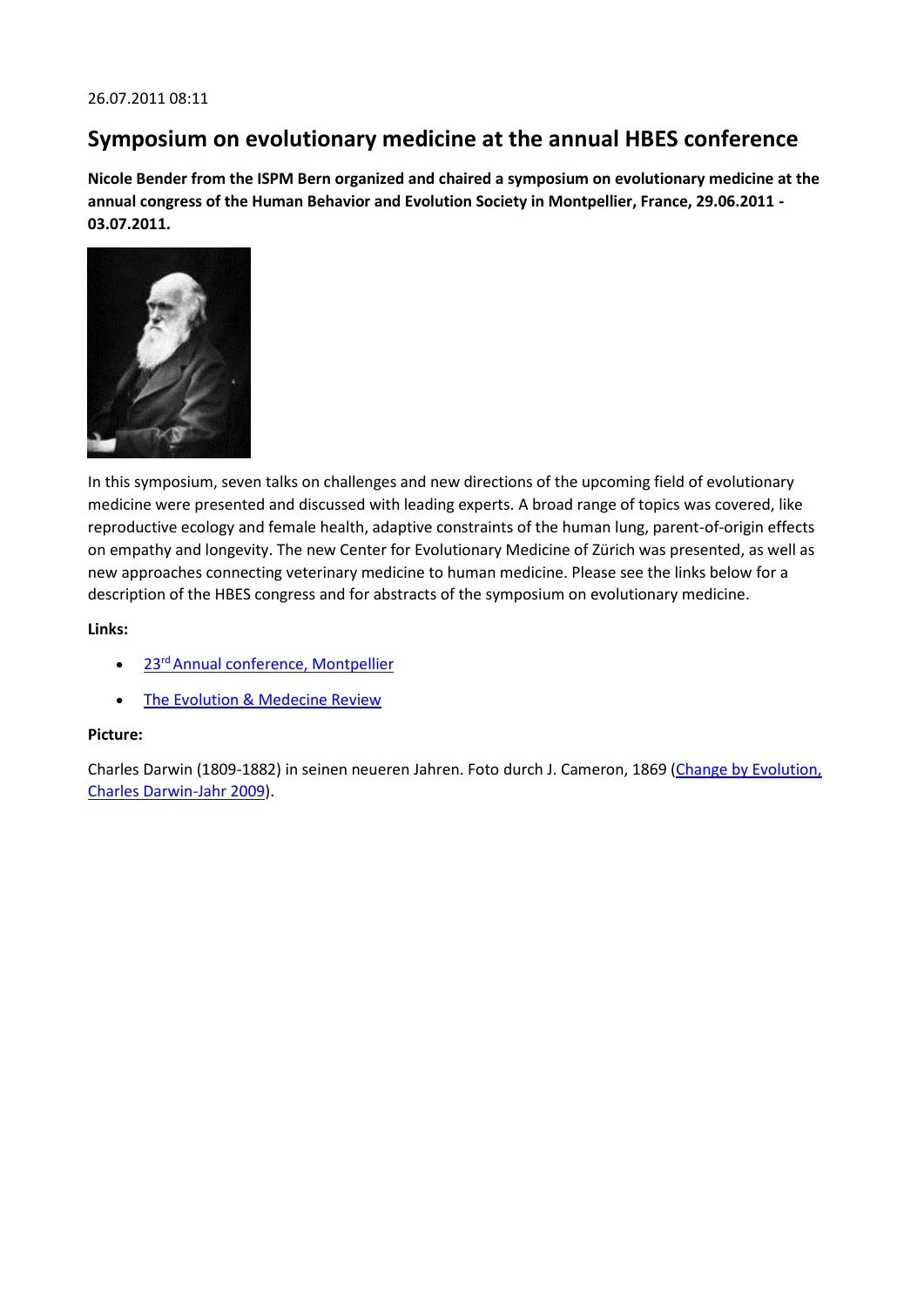### **Childhood cancer in the vicinity of nuclear power plants**

**A large nationwide longitudinal study found no evidence of an increased risk of cancer in children born near nuclear power plants in Switzerland. The CANUPIS study was performed by ISPM in collaboration with the Swiss Childhood Cancer Registry and the Swiss Paediatric Oncology Group.**



Childhood Cand

A case-control study from Germany published in December 2007 showed that the risk of leukaemia in small children living within 5 km of a nuclear power plant was more than double that of children living further away. These findings caused anxiety in the Swiss population and were the subject of a debate in parliament. As a result, the Federal Office of Public Health (FOPH) and the Swiss Cancer League asked the Institute of Social and Preventive Medicine (ISPM) at the University of Bern to perform a comparable study in Switzerland. The CANUPIS study (Childhood Cancer and Nuclear Power Plants in Switzerland, see [www.canupis.ch\)](http://www.canupis.ch/) was conducted from September 2008 to December 2010. The results are published today in the «International Journal of Epidemiology».

In this study, the ISPM investigators compared the risk of leukaemia and other cancers in children born close to nuclear power plants with the risk in children born further away. The study included all children born in Switzerland since 1985: over 1.3 million children aged 0 to 15 years who were followed during the years 1985 to 2009 (over 21 million person-years of observation). Switzerland was divided into four zones: zone I included the area 0 to 5 km from the nearest nuclear power plant; zone II 5 to 10 km; zone III 10 to 15 km and zone IV the rest of the country beyond 15 km. The risk of childhood cancer was calculated for each zone. The numbers of cancer cases in zones I-III were then compared to the numbers expected based on the risk in zone IV (the reference group).

A statistically significant increase or reduction in the risk of childhood cancer was not observed in any of the analyses. «The risk of childhood cancer in the vicinity of Swiss nuclear power plants is similar to that observed in children living further afield,» says Matthias Egger, director of ISPM. He stresses that the slight deviations from the expected risk in the vicinity of nuclear power plants is most likely due to the play of chance.

The full publication of this study is:

Spycher BD, Feller M, Zwahlen M, Röösli M, von der Weid NX, Hengartner H, Egger M, Kuehni CE. Childhood cancer and nuclear power plants in Switzerland: A census based cohort study. International Journal of Epidemioloy 2011 doi:10.1093/ije/DYR115

**Autoren:** MZwahlen, MEgger, CKuehni

**Links:** 

- [Pressemitteilung auf der Canupis Homepage](http://www.canupis.ch/index.php?id=2213)
- The paper can be downloaded from Oxford Journal as [html version a](http://ije.oxfordjournals.org/content/early/2011/07/11/ije.dyr115.full)nd [pdf](http://ije.oxfordjournals.org/content/early/2011/07/11/ije.dyr115.full.pdf+html)
- [CANUPIS Homepage, press release](http://www.canupis.ch/index.php?id=2202)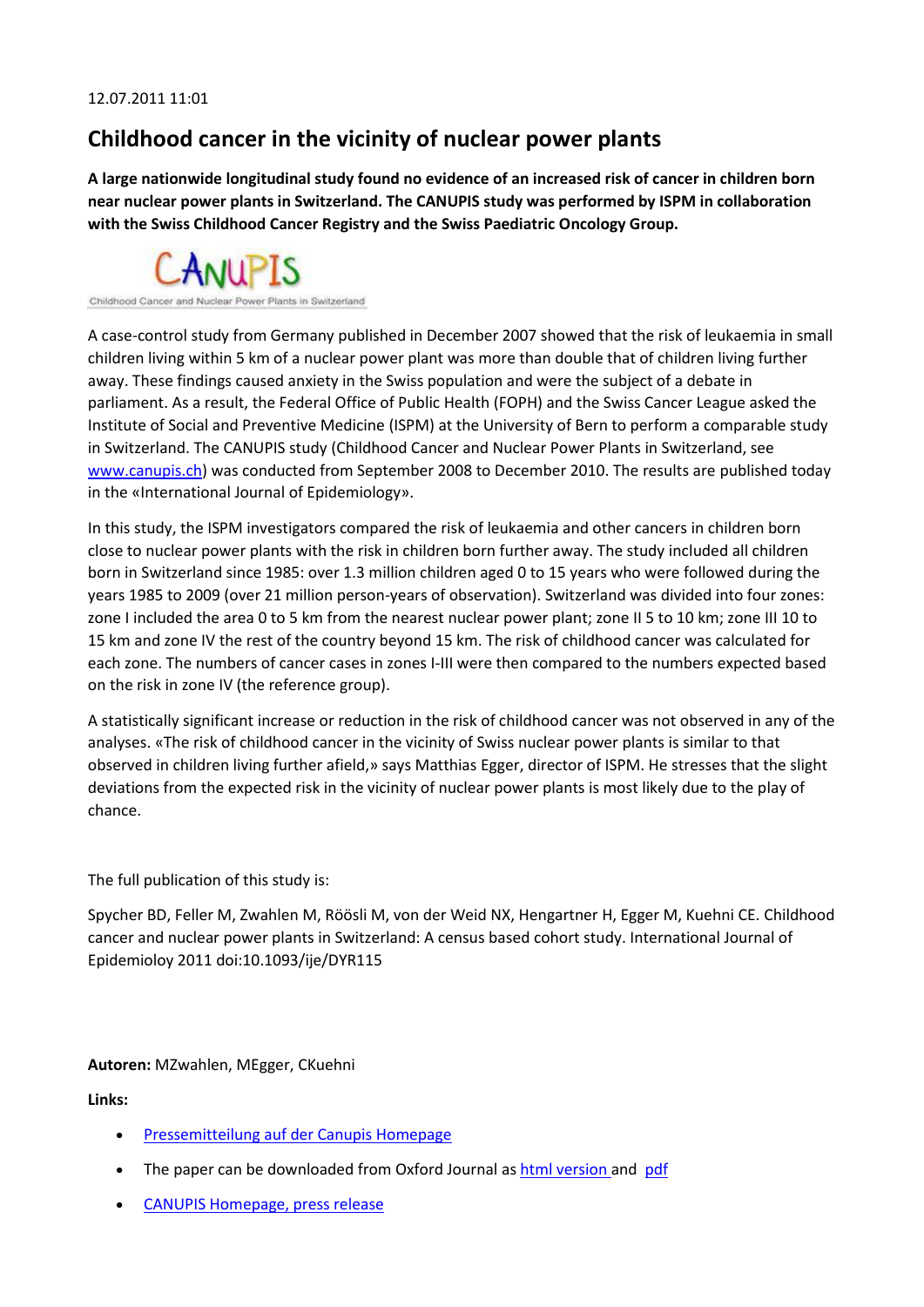- [Communiqué de presse](http://www.canupis.ch/index.php?id=2118)
- [Comunicato stampa](http://www.canupis.ch/index.php?id=2204)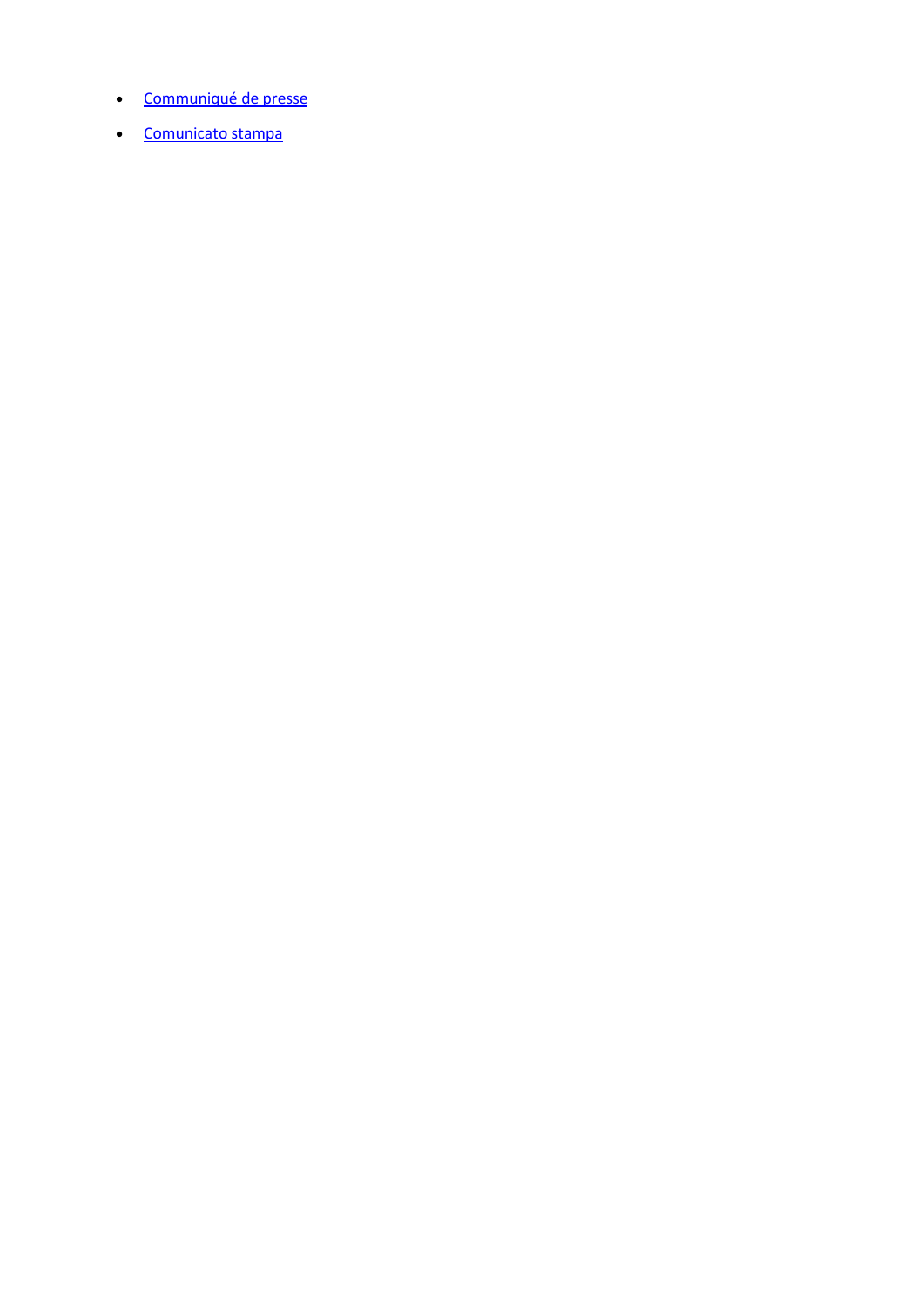## **Major HIV/Aids project in Southern Africa extended**

**ISPM's bid, together with the School of Public Health at University of Cape Town for continued funding of the International epidemiological Databases to Evaluate AIDS in Southern Africa (IeDEA-SA) was successful.**



The project is funded by the National Institute of Allergy and Infectious Disease (NIAID), the National Cancer Institute (NCI) and the National Institute of Child Health & Human Development (NICHD). The extension will run from July 2011 to June 2016. IeDEA-SA is a large network of programmes and clinics that treat HIV-infected patients with potent antiretroviral therapy (ART) in South Africa, Lesotho, Botswana, Zimbabwe, Zambia, Mozambique and Malawi, with the following aims:

- 1. To continue to provide the best avaiable data related to the delivery of ART in children, adolescents and adults in Southern Africa, with a focus on long-term program effectiveness and outcomes.
- 2. To describe the long-term and temporal trends in regimen durability and tolerability and examine monitoring strategies.
- 3. To describe important co-morbidities and co-infections of HIV infection, with a focus on tuberculosis and cancer.
- 4. To explore the interface between ART and pregnancy, focusing on pregnant women on ART and cohorts of exposed infants.

These aims were developed collaboratively in a meeting in Mozambique in September 2010 and reflect the research priorities in the context of scale-up of ART in the region.

#### **Links:**

- **•** [IeDEA Southern Africa](http://www.iedea-sa.org/)
- [University of Bern, Institute of Social and Preventive Medicine](http://www.ispm.ch/)
- [University of Capetown, School of Public Health and Family Medicine](http://www.publichealth.uct.ac.za/)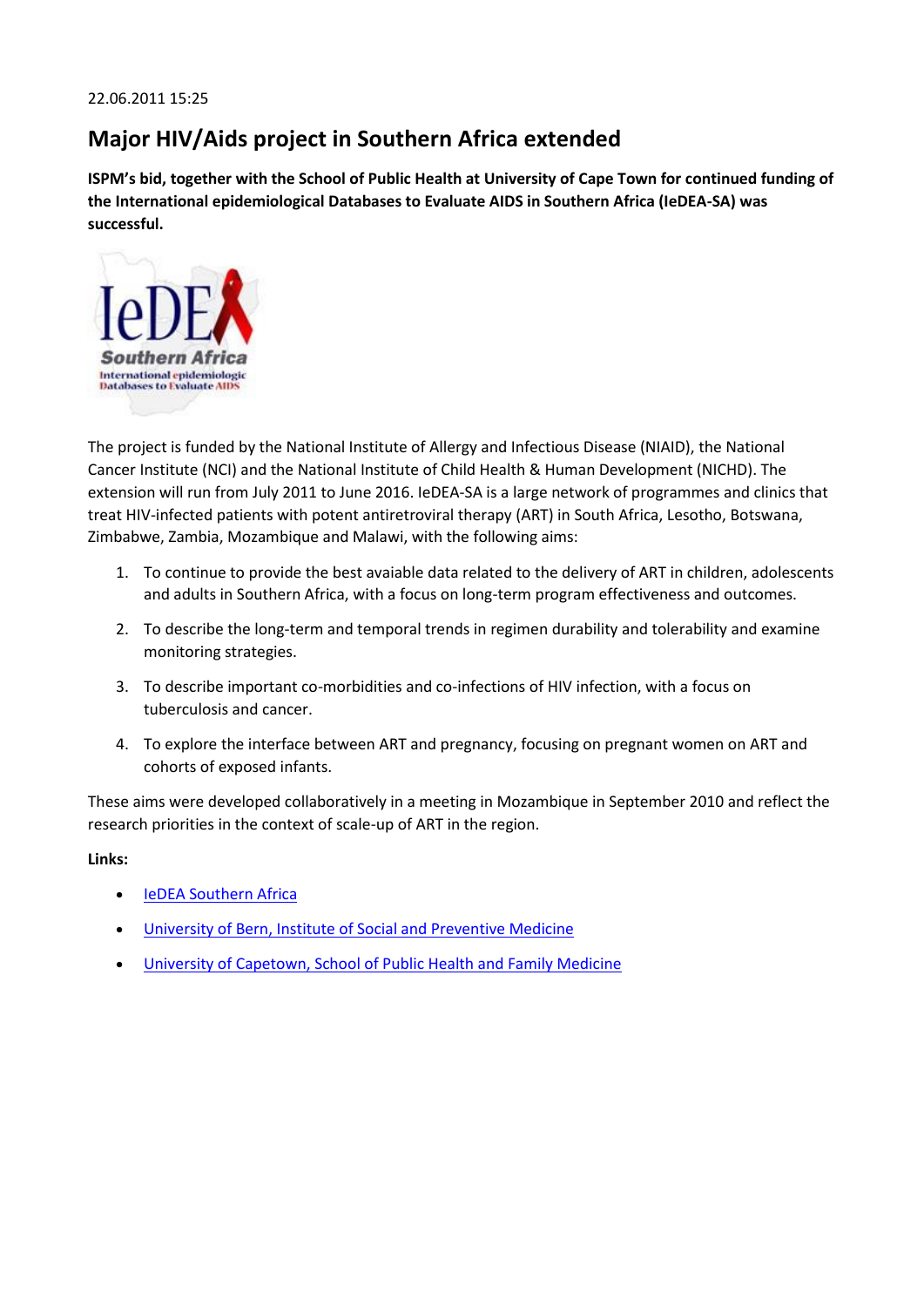#### **Screening for syphilis in pregnancy saves lives**

**Low cost prenatal syphilis screening interventions could prevent half of newborn deaths and stillbirths related to the disease. The Lancet Infectious Diseases article comes from the University of Bern, University College London and WHO. The systematic review and meta-analysis included 10 studies with more than 41,000 women. Syphilis in pregnancy is responsible for nearly 500,000 foetal and perinatal deaths every year.**



This is the first study to quantify the levels of benefit that could be achieved by screening for syphilis in pregnancy, when single interventions are combined and delivered as a comprehensive programme. The review adds to the observational evidence of the benefits of single interventions such as penicillin for the treatment of diagnosed syphilis in pregnancy and of the diagnostic efficacy of rapid point-of-care tests and same day treatment.

The World Health Organization (WHO) has been advocating and supporting countries to eliminate congenital syphilis by strengthening access to universal screening for syphilis in all pregnant women and providing adequate treatment if positive [\(http://www.who.int/reproductivehealth/topics/rtis/syphilis/en/\)](http://www.who.int/reproductivehealth/topics/rtis/syphilis/en/). In addition, a global effort led by WHO is aiming to strengthen the dual elimination of mother-to-childtransmission of HIV and syphilis in the context of antenatal care services.

Links to the journal website and media coverage:

- [The Lancet](http://www.thelancet.com/)
- [Reuters](http://www.reuters.com/article/2011/06/15/us-syphilis-stillbirths-idUSTRE75E6NW20110615)
- [BBC News](http://www.bbc.co.uk/news/health-13775773)
- Effectiveness of interventions to improve screening for antenatal syphilis: a systematic review and meta-analysis - Link to the **[protocol](http://www.ispm.ch/index.php?id=3088)**

Picture link:<http://www.solidarietainrete.org/?p=3385#more-3385>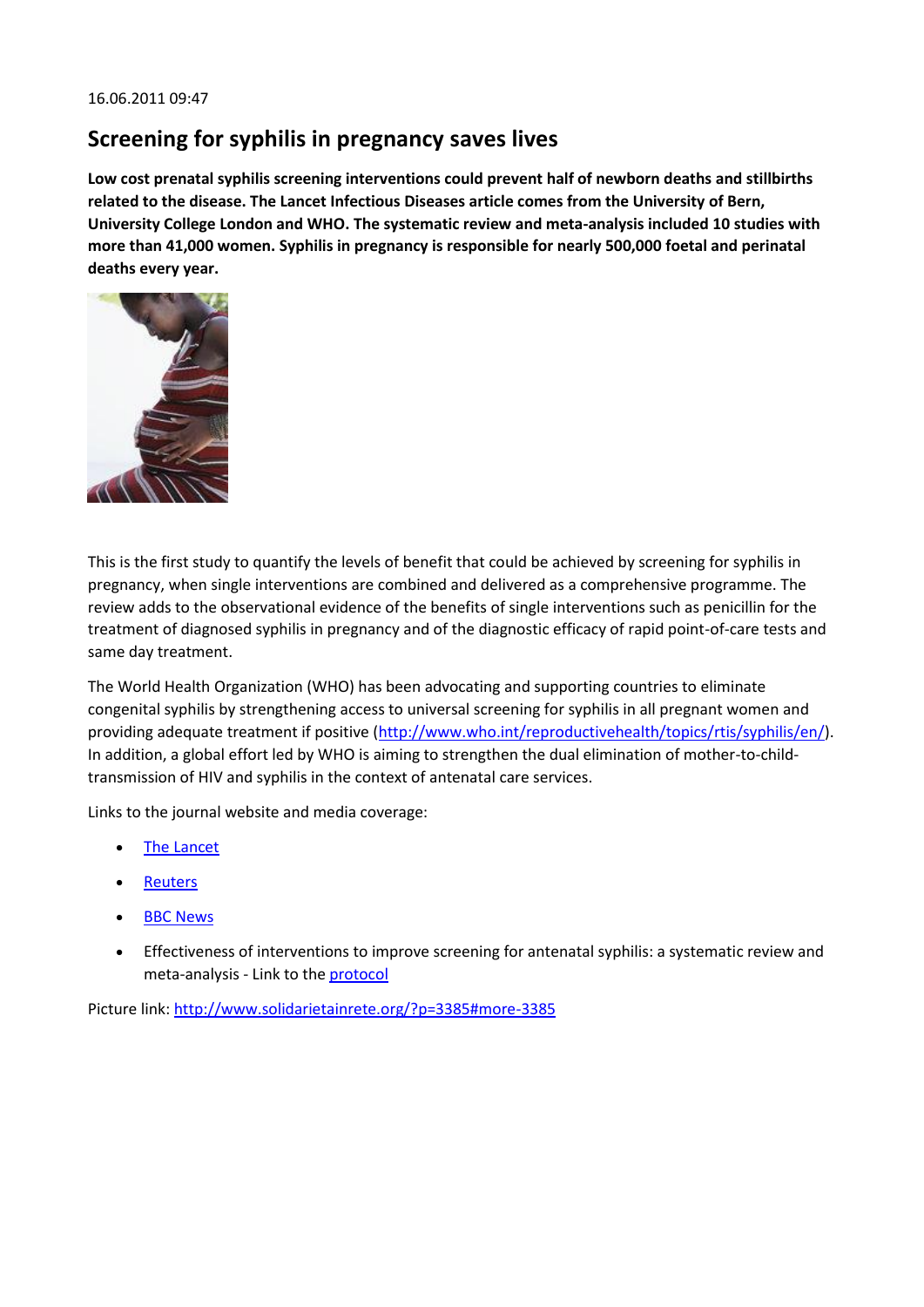## **Swiss Meeting for Infectious Disease Dynamics 2011**

**The Swiss Meeting for Infectious Disease Dynamics" (SMIDDY) will take place Wednesday, 24th of August 2011, in Basel.**



The one-day meeting focuses on the field of mathematical, computational and statistical modeling of infectious disease dynamics. Topics include within-host and between-host dynamics of infectious diseases in both humans and animals. The aim of the meeting is to bring together researchers from different fields within Switzerland, ranging from fundamental research to public health policy making. Several research groups will have the opportunity to present their work in a dedicated forum, learn about other projects and foster future collaborations.

There is no registration fee. Abstracts can be submitted until June 30 and registration is open until August 20.

More information can be found on [www.smiddy.ch](http://www.smiddy.ch/)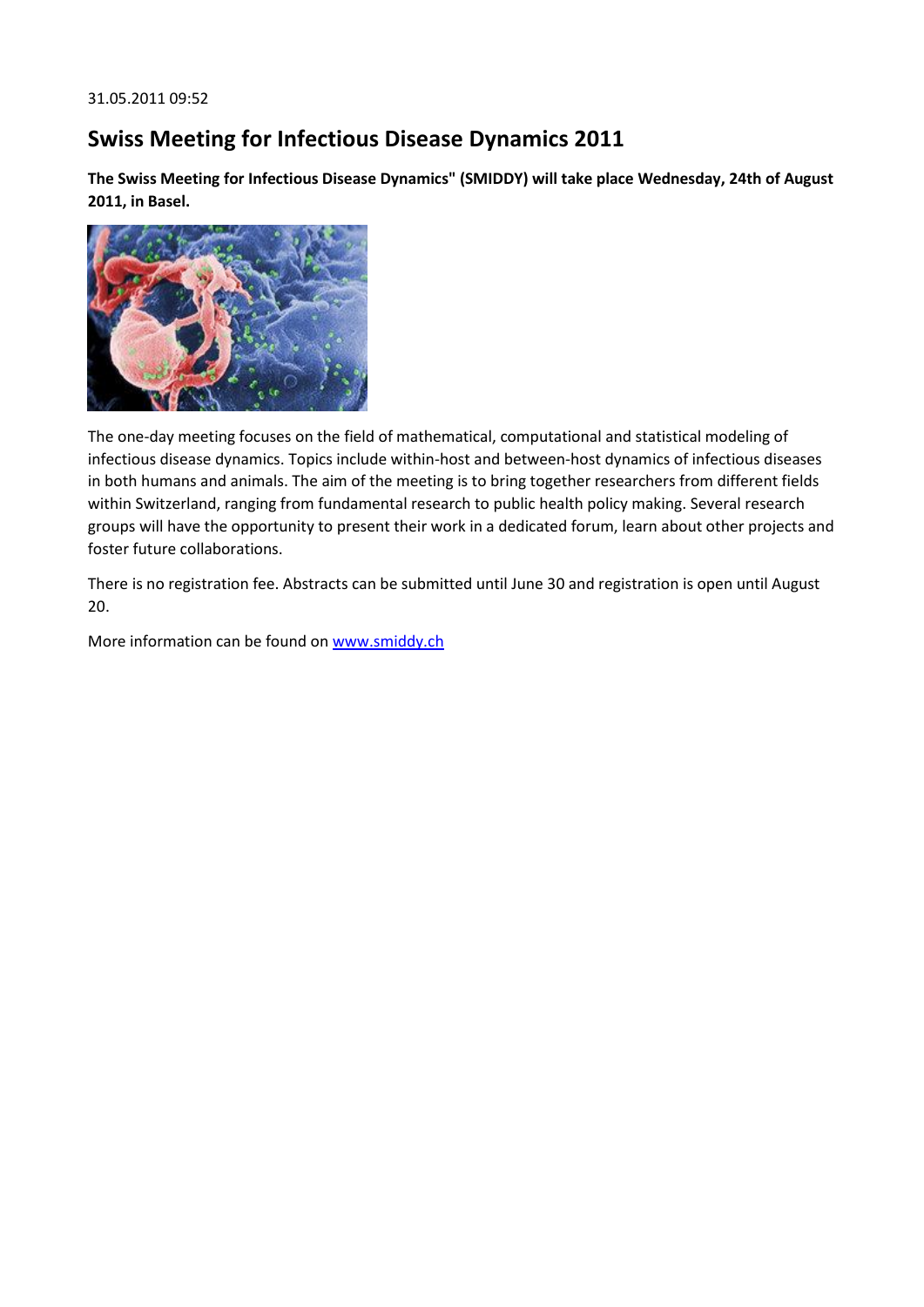## **MADE: new Master in Advanced Epidemiology**

**European Universities have joined forces to meet the need to integrate clinical and genetic epidemiology in medical research and training. The results – the MADE Master programme – is intended to ensure that Advanced Epidemiology rapidly becomes reality.**



Most medical schools have not yet incorporated genetic or genomic courses into their curricula. Healthcare workers and medical scientists are largely unprepared for the coming revolution in medicine. Society needs physicians and medical scientists who can incorporate the latest developments in genetics into medical decision-making, and who can assess complex predictive evidence and risk-estimates. Under the leadership of Erasmus University, Rotterdam, an new Master programme in Advanced Epidemiology (MADE) aims to address this gap.

MADE offers several advantages over the existing epidemiology Master's programmes offered by individual medical schools. First, by combining clinical and genetic epidemiology within a single innovative programme, it enables graduates with a previous Master degree to study and conduct research at as many as four top European institutes, among them ISPM, University of Bern.

The 2011-12 programme starts on August 15, 2011, in conjunction with the Erasmus Summer Programme 2011. Applicants must hold a master's degree in medicine, biology, biochemistry, pharmacy, nutrition, health sciences or allied sciences. Online applications for the 2011-12 programme must be submitted by March 31, 2011.

More information: [www.madeineur.eu](http://www.madeineur.eu/)

Contact: [made-masters\[at\]erasmusmc.nl](javascript:linkTo_UnCryptMailto()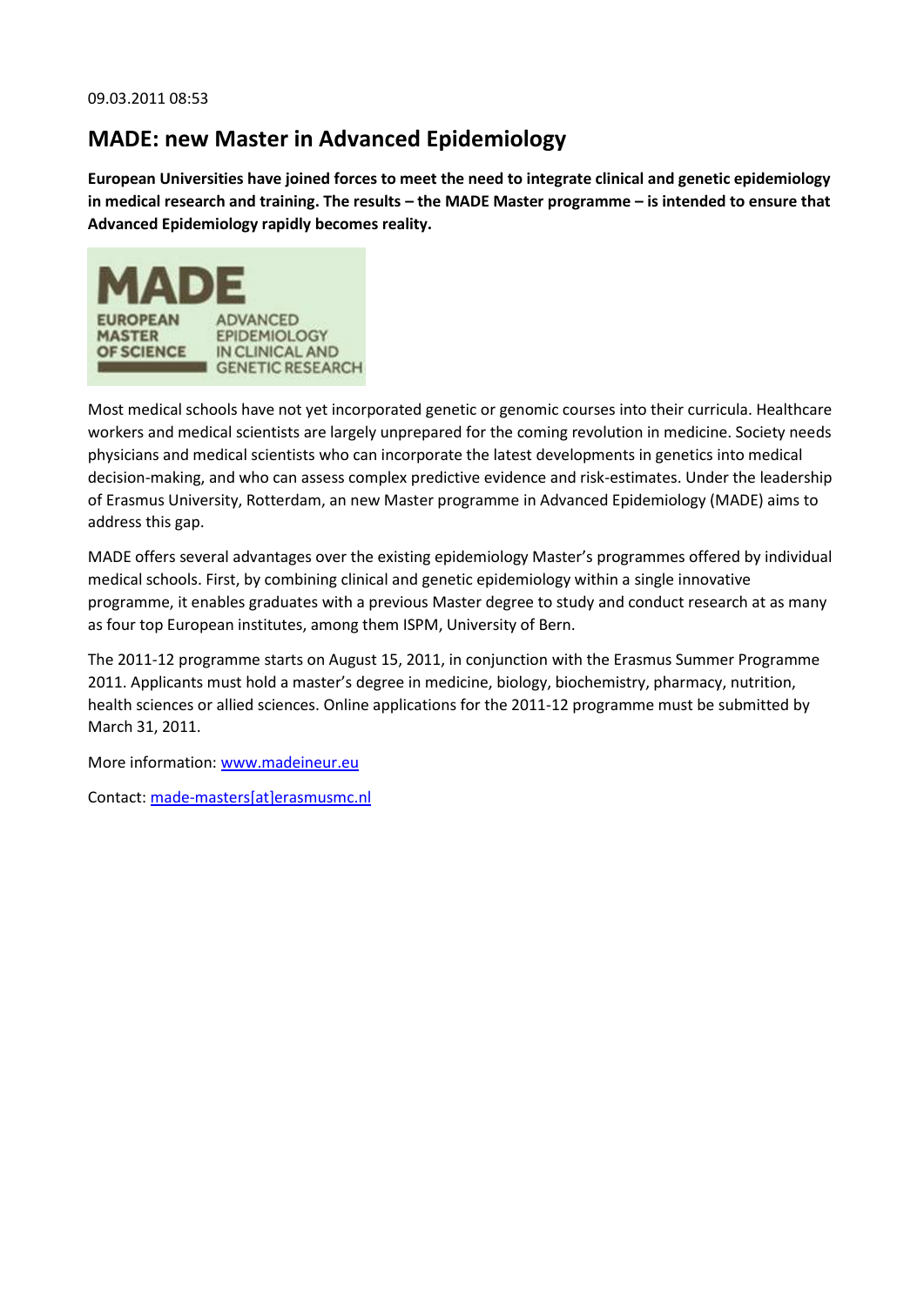### **ISPM participates in PanCareSurFup**

**Researchers from the ISPM (PD Dr. med. Claudia Kuehni, Dr. phil. Gisela Michel) are participating in an international collaborative project funded by the 7th Framework Programme. The aim is to build a European cohort of childhood cancer survivors, to study late outcomes and to provide guidelines for follow-up.**



Childhood cancer survivors, though being 'cured' of cancer, often experience late physical and psychological effects secondary to their cancer or its treatment. To accelerate the search for new successful treatments and improve the quality of life after cancer, 16 research institutes from 11 European countries have decided to join forces and launch a groundbreaking study funded by the EU.

The ISPM Bern is one of the participants in the The PanCareSurFup project ('Pancare childhood and adolescent cancer survivor care and follow-up studies'). This project has received almost 6 million EUR under the Health Theme of the EU's Seventh Framework Programme (FP7) and will be running from February 2011 to January 2016. The kick-off meeting was on 2-3 February in Lund, Sweden.

PanCareSurFup will, through cooperation with existing registries and databases, collect data on the risks of complications of cancer treatments to create a retrospective European cohort. Using this cohort research will centre on cardiac toxicity, second cancers and late mortality, with service projects based on a study of models of follow-up and transition to adult care. PanCareSurFup will describe risks of complications of treatment received. Risk prediction and guidelines for care and education will be based on this research and existing evidence, and will be tailored for each country. The expected benefit is to provide every European childhood cancer survivor with better access to care and better long-term health.

[Link zu PanCare Childhood and Adolescent Cancer Survivor Care and Follow-up Studies](http://cordis.europa.eu/fetch?CALLER=FP7_PROJ_FR&ACTION=D&DOC=4&CAT=PROJ&QUERY=012d9414a311:db3a:6a6ae8c0&RCN=97692)

Photo credit: from the award winning film "Stationspiraten" ([www.stationspiraten.ch\)](http://www.stationspiraten.ch/)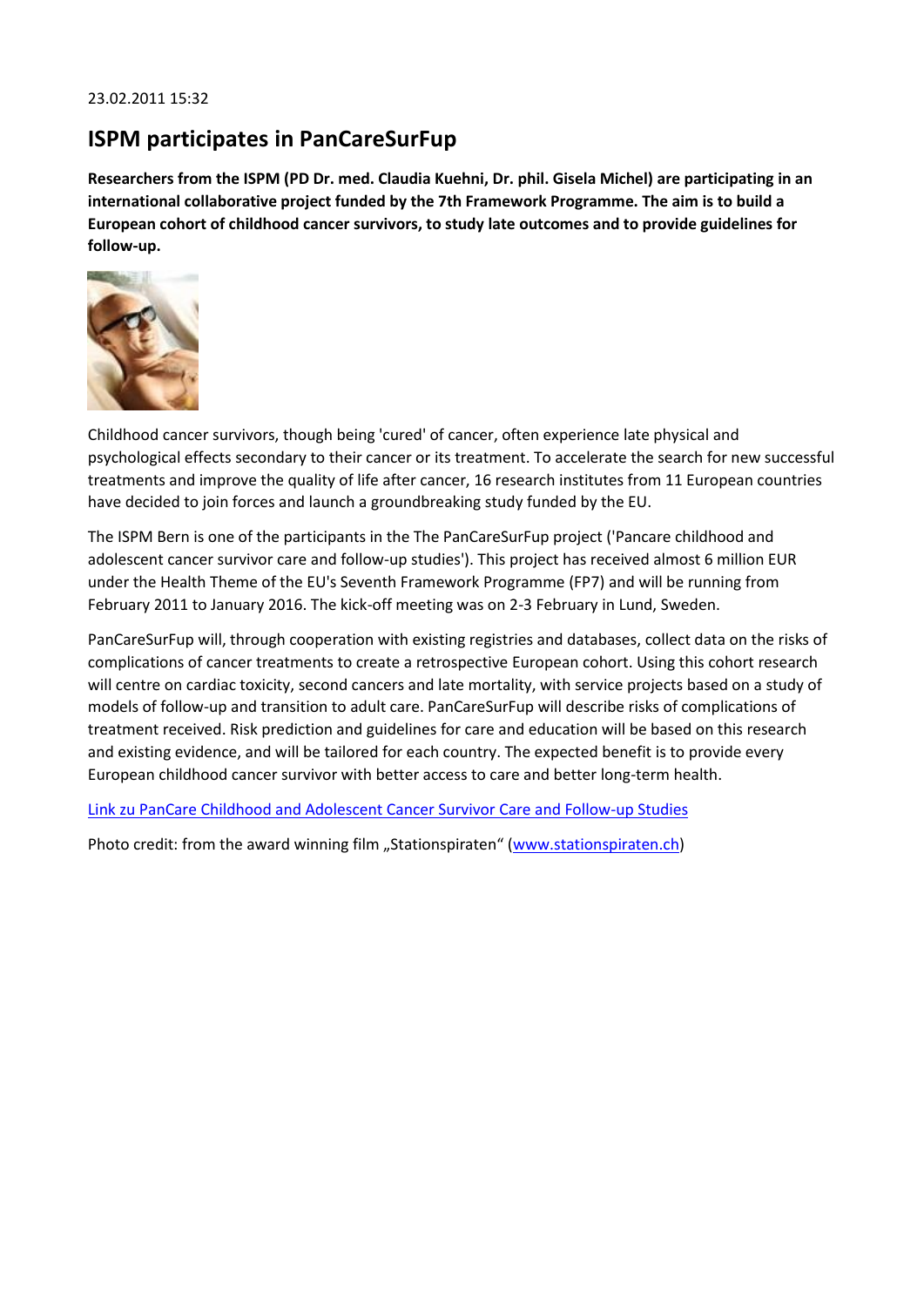# **ISPM website popular worldwide**

**In 2010 we had 67,000 visitors who accessed over 200,000 pages.**



The website of ISPM is popular. Last year we had about 5,600 visitors each month who accessed a total of 202'460 pages. Most visitors came from Switzerland and Germany, followed by the United Kingdom, USA and Canada. As shown on the map, interested individuals from all over the world visited [www.ispm.ch.](http://www.ispm.ch/) Indeed, only few countries (the white areas on the map) did not visit at least once.

We are very pleased about the almost global interest for our website! Thank you for visiting and recommending [www.ispm.ch.](http://www.ispm.ch/)